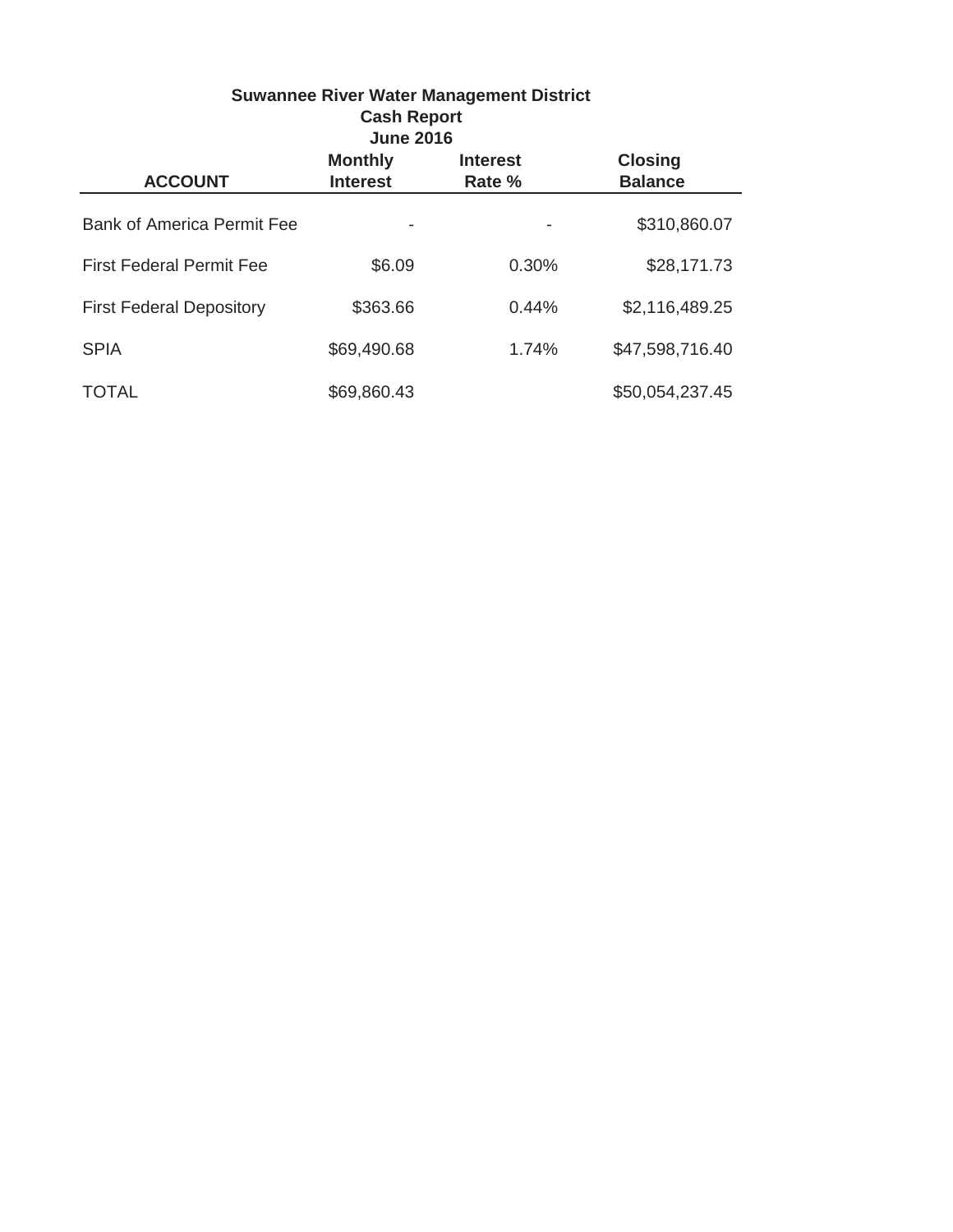#### **Suwannee River Water Management District Statement of Sources and Uses of Funds For the Month ending June 30, 2016 (Unaudited)**

|                            |                  | <b>Actuals</b>           |   | <b>Variance</b> |                     |
|----------------------------|------------------|--------------------------|---|-----------------|---------------------|
|                            | <b>Current</b>   | <b>Through</b>           |   | (Under)/Over    | <b>Actuals As A</b> |
|                            | <b>Budget</b>    | 6/30/2016                |   | <b>Budget</b>   | % of Budget         |
| <b>Sources</b>             |                  |                          |   |                 |                     |
| Ad Valorem Property Taxes  | \$5,580,000 \$   | 5,505,640                | S | (74, 360)       | 99%                 |
| Intergovernmental Revenues | $$22,043,352$ \$ | 12,891,433               |   | (9, 151, 918)   | 58%                 |
| Interest on Invested Funds | $$300,000$ \$    | 491,642                  |   | 191.642         | 164%                |
| License and Permit Fees    | $$135,000$ \$    | 124.743                  |   | (10, 257)       | 92%                 |
| Other                      | \$405,600 \$     | 923.362                  |   | 517.762         | 228%                |
| <b>Fund Balance</b>        | \$16,830,718 \$  | $\overline{\phantom{0}}$ |   | (16,830,718)    | $0\%$               |
| <b>Total Sources</b>       | $$45,294,670$ \$ | 19,936,819               |   | (25, 357, 851)  | 44%                 |

|                                              | <b>Current</b>  |                     |                     | <b>Available</b> |           |            |
|----------------------------------------------|-----------------|---------------------|---------------------|------------------|-----------|------------|
|                                              | <b>Budget</b>   | <b>Expenditures</b> | <b>Encumbrances</b> | <b>Budget</b>    | %Expended | %Obligated |
| <b>Uses</b>                                  |                 |                     |                     |                  |           |            |
| Water Resources Planning and Monitoring      | \$9,766,226 \$  | 3.770.865           | 45.432              | 5.949.929<br>S   | 39%       | 39%        |
| Acquisition, Restoration and Public Works    | \$29,824,383    | 8,898,881           | 36,557              | 20,888,945       | 30%       | 30%        |
| Operation and Maintenance of Lands and Works | \$2,633,661     | 1,447,240           | 7,657               | 1.178.764        | 55%       | 55%        |
| Regulation                                   | \$1.319.102     | 841.305             | 962                 | 476.835          | 64%       | 64%        |
| Outreach                                     | \$245,482       | 142.582             |                     | 102.900          | 58%       | 58%        |
| Management and Administration                | \$1,505,816     | 986,379             | 26.027              | 493.410          | 66%       | 67%        |
| <b>Total Uses</b>                            | \$45,294,670 \$ | 16,087,253          | 116.634             | \$29,090,783     | 36%       | 36%        |

 $1$  Encumbrances represent unexpended balances of open purchase orders and contracts.

 $^2$  Represents the sum of expenditures and encumbrances as a percentage of the available budget.

This financial statement is prepared as of June 30, 2016 and covers the interim period since the most recent audited financial statements.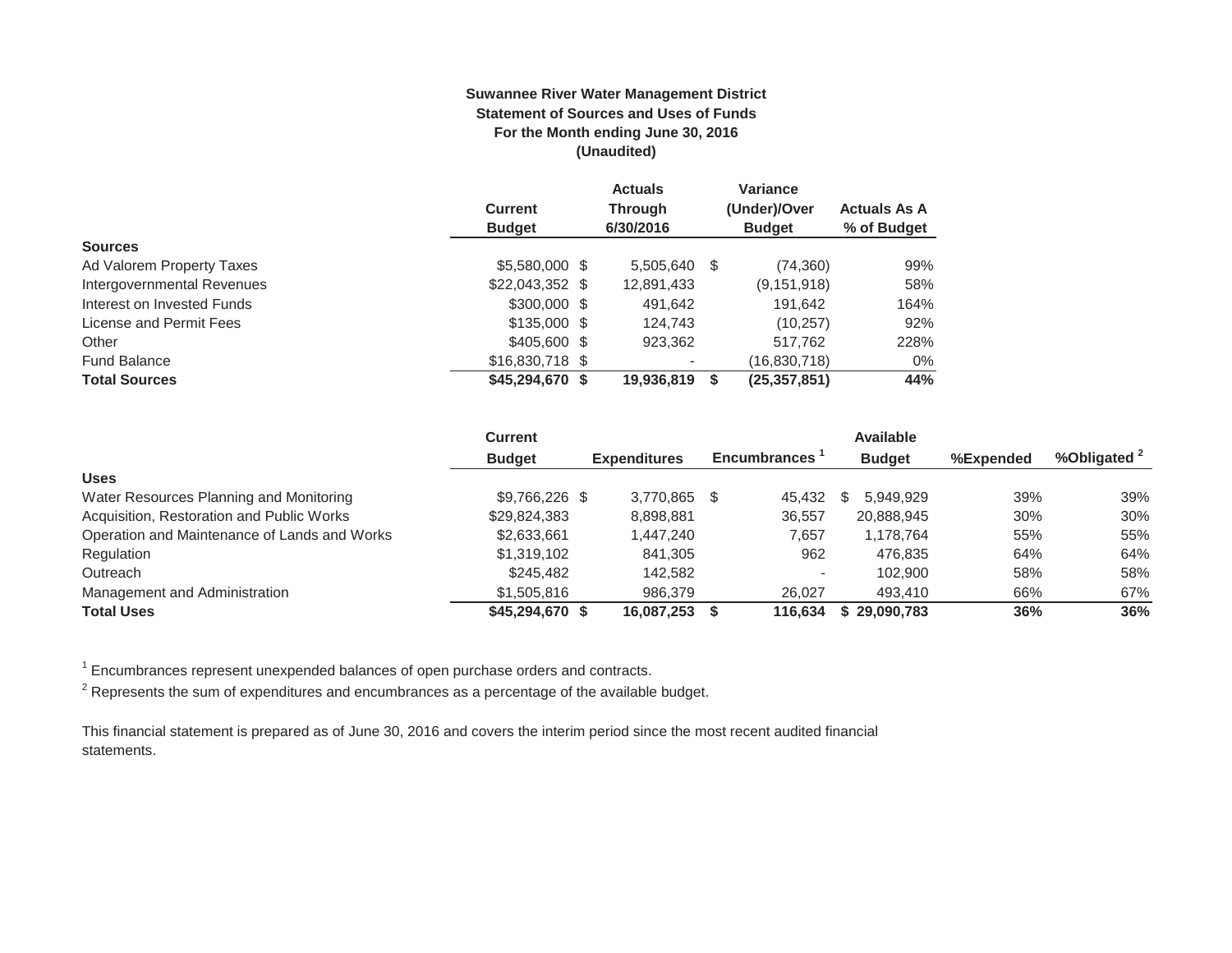**June 30, 2016**

| Recap of All Funds                                             | $Y-T-D$<br><b>ACTUAL</b> | ENCUM.            | <b>ANNUAL</b><br><b>BUDGET</b> |
|----------------------------------------------------------------|--------------------------|-------------------|--------------------------------|
|                                                                |                          |                   |                                |
| <b>REVENUES</b>                                                |                          |                   |                                |
| <b>TOTAL REVENUES</b>                                          | 19,936,819.39            | 0.00              | 45,294,670.00                  |
| <b>EXPENSES</b>                                                |                          |                   |                                |
| <b>TOTAL SALARIES AND BENEFITS</b>                             | 3,416,042.39             | 0.00              | 5,875,056.00                   |
| <b>TOTAL OTHER PERSONAL SERVICES</b>                           | 7,697,155.04             | 48,718.23         | 26,103,859.00                  |
| <b>TOTAL OPERATING EXPENSES</b><br><b>TOTAL CAPITAL OUTLAY</b> | 990,722.44<br>240,515.74 | 67,915.89<br>0.00 | 1,778,303.00<br>251,750.00     |
| <b>TOTAL FIXED CAPITAL OUTLAY</b>                              | 2,519,167.00             | 0.00              | 3,247,967.00                   |
| <b>TOTAL INTERAGENCY EXPENSES</b>                              | 1,223,650.04             | 0.00              | 8,037,735.00                   |
| <b>TOTAL RESERVES</b>                                          | 0.00                     | 0.00              | 0.00                           |
| <b>TOTAL EXPENSES</b>                                          | 16,087,252.65            | 116,634.12        | 45,294,670.00                  |
| <b>EXCESS REVENUES OVER (UNDER) EXPENDITURES</b>               | 3,849,566.74             | (116, 634.12)     | 0.00                           |
|                                                                |                          |                   |                                |
|                                                                | $Y-T-D$                  |                   | <b>ANNUAL</b>                  |
| Fund 01: General Fund                                          | <b>ACTUAL</b>            | ENCUM.            | <b>BUDGET</b>                  |
|                                                                |                          |                   |                                |
| <b>REVENUES</b>                                                |                          |                   |                                |
| <b>TOTAL REVENUES</b>                                          | 4,687,499.11             | 0.00              | 9,569,837.00                   |
| <b>EXPENSES</b>                                                |                          |                   |                                |
| <b>TOTAL SALARIES AND BENEFITS</b>                             | 1,956,137.84             | 0.00              | 3,569,970.00                   |
| <b>TOTAL OTHER PERSONAL SERVICES</b>                           | 933,974.18               | 12,161.63         | 3,673,562.00                   |
| <b>TOTAL OPERATING EXPENSES</b>                                | 565,545.22               | 60,259.04         | 1,261,744.00                   |
| <b>TOTAL CAPITAL OUTLAY</b>                                    | 165,522.74               | 0.00              | 161,000.00                     |
| <b>TOTAL FIXED CAPITAL OUTLAY</b>                              | 0.00                     | 0.00              | 200,000.00                     |
| <b>TOTAL INTERAGENCY EXPENSES</b>                              | 359,050.35               | 0.00              | 703,561.00                     |
| <b>TOTAL RESERVES</b>                                          | 0.00                     | 0.00              | 0.00                           |
| <b>TOTAL EXPENSES</b>                                          | 3,980,230.33             | 72,420.67         | 9,569,837.00                   |
| <b>EXCESS REVENUES OVER (UNDER) EXPENDITURES</b>               | 707,268.78               | (72, 420.67)      | 0.00                           |
|                                                                | $Y-T-D$                  |                   | <b>ANNUAL</b>                  |
| Fund 2: Emergency Management                                   | <b>ACTUAL</b>            | ENCUM.            | <b>BUDGET</b>                  |
|                                                                |                          |                   |                                |
| <b>REVENUES</b>                                                |                          |                   |                                |
| <b>TOTAL REVENUES</b>                                          | 0.00                     | 0.00              | 0.00                           |
| <b>EXPENSES</b>                                                |                          |                   |                                |
| <b>TOTAL SALARIES AND BENEFITS</b>                             | 18,196.83                | 0.00              | 0.00                           |
| <b>TOTAL OTHER PERSONAL SERVICES</b>                           | 0.00                     | 0.00              | 0.00                           |
| <b>TOTAL OPERATING EXPENSES</b>                                | 0.00                     | 0.00              | 0.00                           |
| <b>TOTAL CAPITAL OUTLAY</b>                                    | 0.00                     | 0.00              | 0.00                           |
| <b>TOTAL FIXED CAPITAL OUTLAY</b>                              | 0.00                     | 0.00              | 0.00                           |
| <b>TOTAL INTERAGENCY EXPENSES</b>                              | 0.00                     | 0.00              | 0.00                           |
| <b>TOTAL RESERVES</b>                                          | 0.00                     | 0.00              | 0.00                           |
| <b>TOTAL EXPENSES</b>                                          | 18,196.83                | 0.00              | 0.00                           |
| <b>EXCESS REVENUES OVER (UNDER) EXPENDITURES</b>               | (18, 196.83)             | 0.00              | 0.00                           |

*\*Expenditures as a result of TS Colin; Covered by General Fund District Revenues*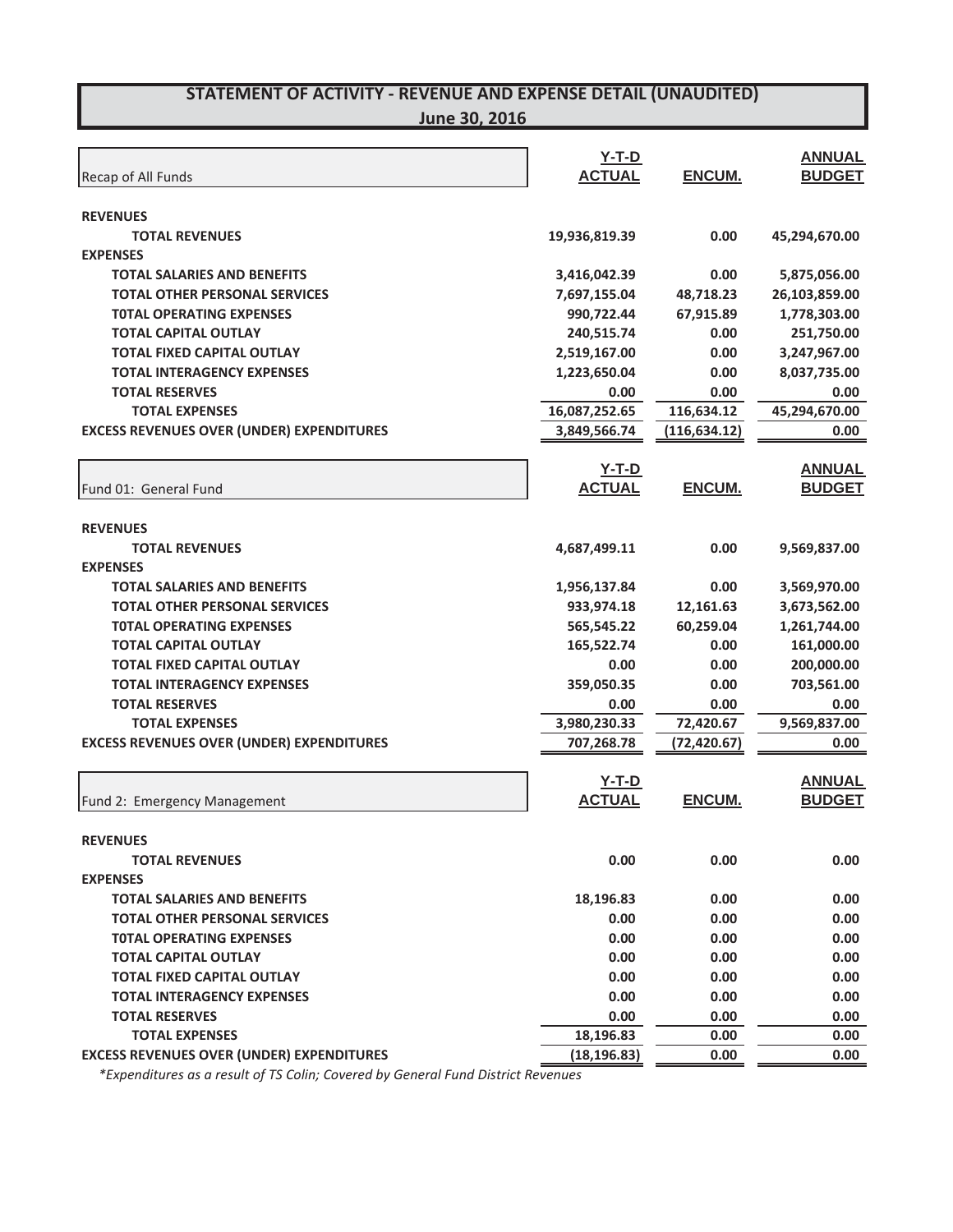|                                                  | <b>Y-T-D</b>  |               | <b>ANNUAL</b> |
|--------------------------------------------------|---------------|---------------|---------------|
| Fund 04: Ichetucknee Springs                     | <b>ACTUAL</b> | ENCUM.        | <b>BUDGET</b> |
|                                                  |               |               |               |
| <b>REVENUES</b><br><b>TOTAL REVENUES</b>         |               |               |               |
|                                                  | 2,531,443.24  | 0.00          | 4,733,889.00  |
| <b>EXPENSES</b>                                  |               |               |               |
| <b>TOTAL SALARIES AND BENEFITS</b>               | 0.00          | 0.00          | 0.00          |
| <b>TOTAL OTHER PERSONAL SERVICES</b>             | 2,531,443.24  | 0.00          | 4,733,889.00  |
| <b>TOTAL OPERATING EXPENSES</b>                  | 0.00          | 0.00          | 0.00          |
| <b>TOTAL CAPITAL OUTLAY</b>                      | 0.00          | 0.00          | 0.00          |
| <b>TOTAL FIXED CAPITAL OUTLAY</b>                | 0.00          | 0.00          | 0.00          |
| <b>TOTAL INTERAGENCY EXPENSES</b>                | 0.00          | 0.00          | 0.00          |
| <b>TOTAL RESERVES</b>                            | 0.00          | 0.00          | 0.00          |
| <b>TOTAL EXPENSES</b>                            | 2,531,443.24  | 0.00          | 4,733,889.00  |
| <b>EXCESS REVENUES OVER (UNDER) EXPENDITURES</b> | 0.00          | 0.00          | 0.00          |
|                                                  | $Y-T-D$       |               | <b>ANNUAL</b> |
| Fund 05: Middle Suwannee                         | <b>ACTUAL</b> | <b>ENCUM.</b> | <b>BUDGET</b> |
|                                                  |               |               |               |
| <b>REVENUES</b>                                  |               |               |               |
| <b>TOTAL REVENUES</b>                            | 162,562.29    | 0.00          | 996,000.00    |
| <b>EXPENSES</b>                                  |               |               |               |
| <b>TOTAL SALARIES AND BENEFITS</b>               | 0.00          | 0.00          | 0.00          |
| <b>TOTAL OTHER PERSONAL SERVICES</b>             | 162,562.29    | 36,556.60     | 996,000.00    |
| <b>TOTAL OPERATING EXPENSES</b>                  | 73,949.90     | 0.00          | 0.00          |
| <b>TOTAL CAPITAL OUTLAY</b>                      | 0.00          | 0.00          | 0.00          |
| <b>TOTAL FIXED CAPITAL OUTLAY</b>                | 0.00          | 0.00          | 0.00          |
| <b>TOTAL INTERAGENCY EXPENSES</b>                | 0.00          | 0.00          | 0.00          |
| <b>TOTAL RESERVES</b>                            | 0.00          | 0.00          | 0.00          |
| <b>TOTAL EXPENSES</b>                            | 236,512.19    | 36,556.60     | 996,000.00    |
| <b>EXCESS REVENUES OVER (UNDER) EXPENDITURES</b> | (73, 949.90)  | (36,556.60)   | 0.00          |
| *DEP grant to cover Operating Expenses           |               |               |               |
|                                                  |               |               |               |
|                                                  | <b>Y-T-D</b>  |               | <b>ANNUAL</b> |
| Fund 06: Springs Appropriation 2014-15           | <b>ACTUAL</b> | <b>ENCUM.</b> | <b>BUDGET</b> |
|                                                  |               |               |               |
| <b>REVENUES</b>                                  |               |               |               |
| <b>TOTAL REVENUES</b>                            | 1,352,261.50  | 0.00          | 10,129,374.00 |
| <b>EXPENSES</b>                                  |               |               |               |
| <b>TOTAL SALARIES AND BENEFITS</b>               | 6,232.79      | 0.00          | 71,374.00     |
| <b>TOTAL OTHER PERSONAL SERVICES</b>             | 2,006,115.05  | 0.00          | 7,288,000.00  |
| <b>TOTAL OPERATING EXPENSES</b>                  | 0.00          | 0.00          | 0.00          |
| <b>TOTAL CAPITAL OUTLAY</b>                      | 0.00          | 0.00          | 0.00          |
| <b>TOTAL FIXED CAPITAL OUTLAY</b>                | 0.00          | 0.00          | 0.00          |
| <b>TOTAL INTERAGENCY EXPENSES</b>                | 4,000.00      | 0.00          | 2,770,000.00  |
| <b>TOTAL RESERVES</b>                            | 0.00          | 0.00          | 0.00          |
| <b>TOTAL EXPENSES</b>                            | 2,016,347.84  | 0.00          | 10,129,374.00 |
| <b>EXCESS REVENUES OVER (UNDER) EXPENDITURES</b> | (664, 086.34) | 0.00          | 0.00          |
| *Excess to be covered by DEP Reimbursement Grant |               |               |               |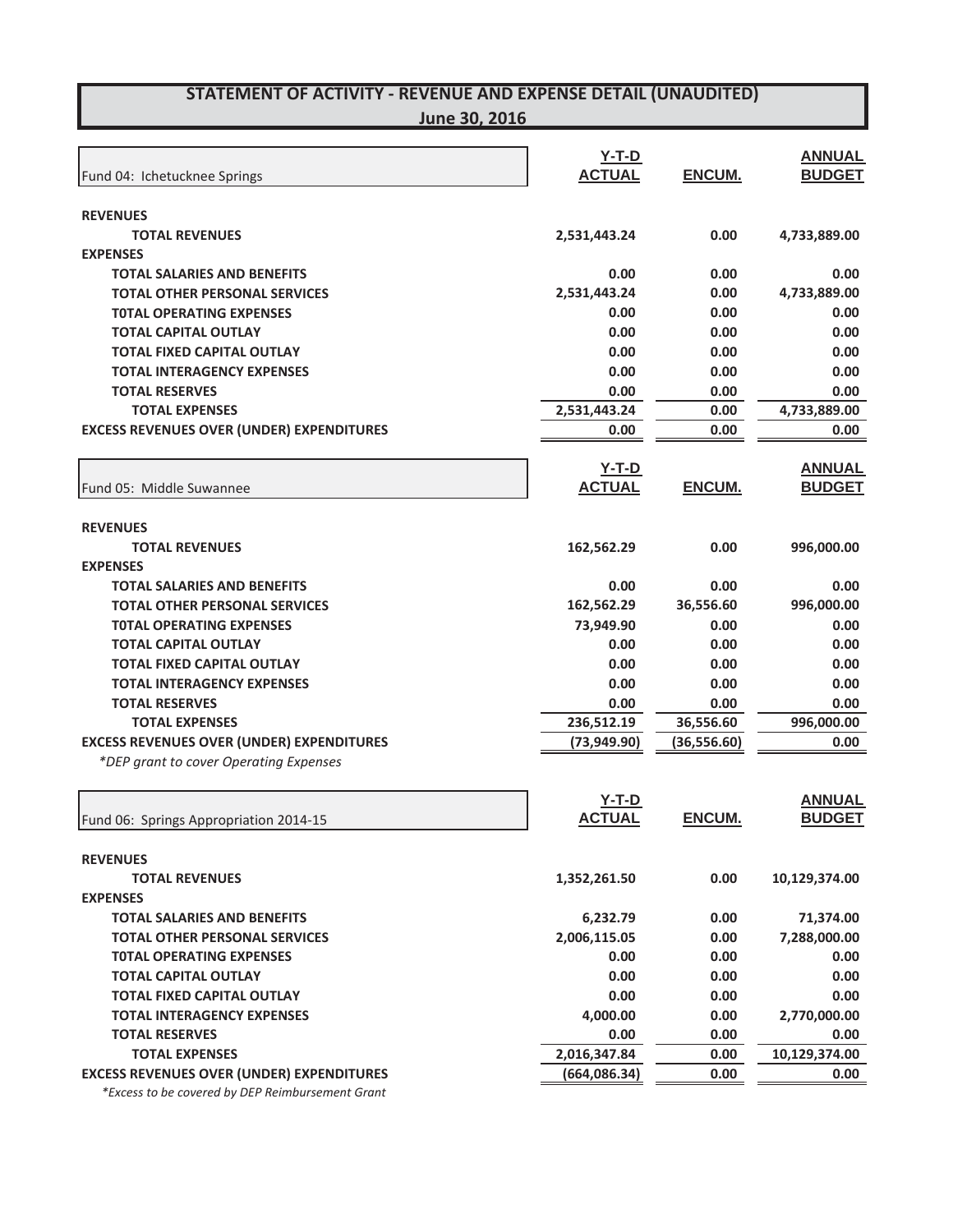|                                                  | $Y-T-D$       |        | <b>ANNUAL</b> |
|--------------------------------------------------|---------------|--------|---------------|
| Fund 07: Local Revenue                           | <b>ACTUAL</b> | ENCUM. | <b>BUDGET</b> |
|                                                  |               |        |               |
| <b>REVENUES</b>                                  |               |        |               |
| <b>TOTAL REVENUES</b>                            | 105,600.00    | 0.00   | 105,600.00    |
| <b>EXPENSES</b>                                  |               |        |               |
| <b>TOTAL SALARIES AND BENEFITS</b>               | 0.00          | 0.00   | 0.00          |
| <b>TOTAL OTHER PERSONAL SERVICES</b>             | 0.00          | 0.00   | 0.00          |
| <b>TOTAL OPERATING EXPENSES</b>                  | 0.00          | 0.00   | 0.00          |
| <b>TOTAL CAPITAL OUTLAY</b>                      | 0.00          | 0.00   | 0.00          |
| <b>TOTAL FIXED CAPITAL OUTLAY</b>                | 0.00          | 0.00   | 0.00          |
| <b>TOTAL INTERAGENCY EXPENSES</b>                | 105,600.00    | 0.00   | 105,600.00    |
| <b>TOTAL RESERVES</b>                            | 0.00          | 0.00   | 0.00          |
| <b>TOTAL EXPENSES</b>                            | 105,600.00    | 0.00   | 105,600.00    |
| <b>EXCESS REVENUES OVER (UNDER) EXPENDITURES</b> | 0.00          | 0.00   | 0.00          |
|                                                  | $Y-T-D$       |        | <b>ANNUAL</b> |
| Fund 08: WMLTF / Springs                         | <b>ACTUAL</b> | ENCUM. | <b>BUDGET</b> |
|                                                  |               |        |               |
| <b>REVENUES</b>                                  |               |        |               |
| <b>TOTAL REVENUES</b>                            | 1,207,483.47  | 0.00   | 2,350,234.00  |
| <b>EXPENSES</b>                                  |               |        |               |
| <b>TOTAL SALARIES AND BENEFITS</b>               | 354,392.36    | 0.00   | 465,124.00    |
| <b>TOTAL OTHER PERSONAL SERVICES</b>             | 519,291.10    | 0.00   | 1,333,375.00  |
| <b>TOTAL OPERATING EXPENSES</b>                  | 2,164.77      | 0.00   | 20,600.00     |
| <b>TOTAL CAPITAL OUTLAY</b>                      | 0.00          | 0.00   | 0.00          |
| <b>TOTAL FIXED CAPITAL OUTLAY</b>                | 0.00          | 0.00   | 0.00          |
| <b>TOTAL INTERAGENCY EXPENSES</b>                | 249,242.24    | 0.00   | 531,135.00    |
| <b>TOTAL RESERVES</b>                            | 0.00          | 0.00   | 0.00          |
| <b>TOTAL EXPENSES</b>                            | 1,125,090.47  | 0.00   | 2,350,234.00  |
| <b>EXCESS REVENUES OVER (UNDER) EXPENDITURES</b> | 82,393.00     | 0.00   | 0.00          |
|                                                  | $Y-T-D$       |        | <b>ANNUAL</b> |
| Fund 10: Florida Forever & P-2000                | <b>ACTUAL</b> | ENCUM. | <b>BUDGET</b> |
|                                                  |               |        |               |
| <b>REVENUES</b>                                  |               |        |               |
| <b>TOTAL REVENUES</b>                            | 111,132.62    | 0.00   | 3,016,826.00  |
| <b>EXPENSES</b>                                  |               |        |               |
| <b>TOTAL SALARIES AND BENEFITS</b>               | 3,421.85      | 0.00   | 41,826.00     |
| <b>TOTAL OTHER PERSONAL SERVICES</b>             | 28,345.00     | 0.00   | 2,275,000.00  |
| <b>TOTAL OPERATING EXPENSES</b>                  | 0.00          | 0.00   | 0.00          |
| <b>TOTAL CAPITAL OUTLAY</b>                      | 0.00          | 0.00   | 0.00          |
| <b>TOTAL FIXED CAPITAL OUTLAY</b>                | 0.00          | 0.00   | 700,000.00    |
| <b>TOTAL INTERAGENCY EXPENSES</b>                | 0.00          | 0.00   | 0.00          |
| <b>TOTAL RESERVES</b>                            | 0.00          | 0.00   | 0.00          |
| <b>TOTAL EXPENSES</b>                            | 31,766.85     | 0.00   | 3,016,826.00  |
| <b>EXCESS REVENUES OVER (UNDER) EXPENDITURES</b> | 79,365.77     | 0.00   | 0.00          |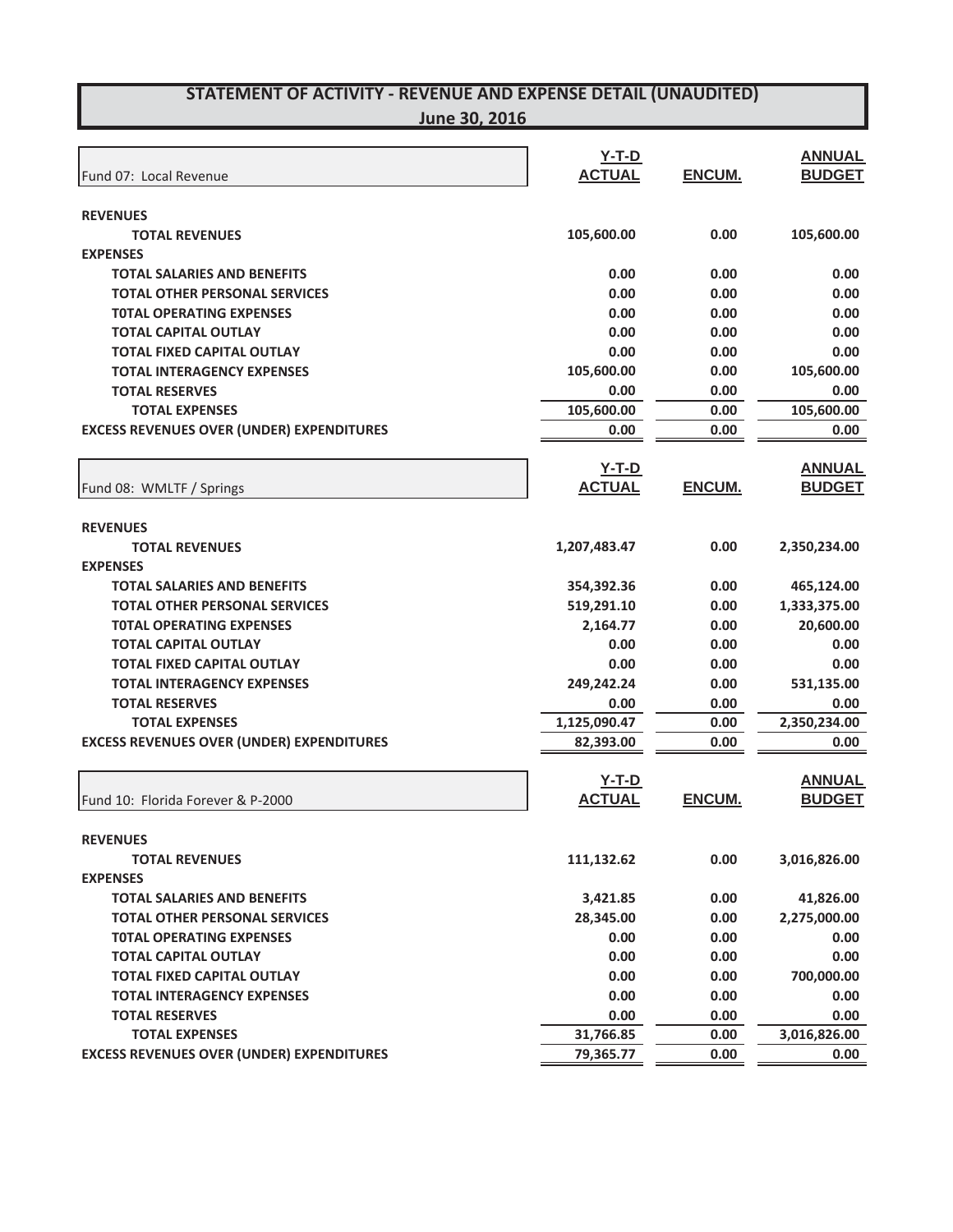**June 30, 2016**

| <b>ACTUAL</b><br>ENCUM.<br><b>BUDGET</b><br>Fund 11: FEMA FY 2009<br><b>REVENUES</b><br><b>TOTAL REVENUES</b><br>336.00<br>0.00<br>5,000.00<br><b>EXPENSES</b><br><b>TOTAL SALARIES AND BENEFITS</b><br>0.00<br>0.00<br>0.00<br>336.00<br><b>TOTAL OTHER PERSONAL SERVICES</b><br>0.00<br>5,000.00<br><b>TOTAL OPERATING EXPENSES</b><br>0.00<br>0.00<br>0.00<br><b>TOTAL CAPITAL OUTLAY</b><br>0.00<br>0.00<br>0.00<br><b>TOTAL FIXED CAPITAL OUTLAY</b><br>0.00<br>0.00<br>0.00<br><b>TOTAL INTERAGENCY EXPENSES</b><br>0.00<br>0.00<br>0.00<br><b>TOTAL RESERVES</b><br>0.00<br>0.00<br>0.00<br>336.00<br>5,000.00<br><b>TOTAL EXPENSES</b><br>0.00<br><b>EXCESS REVENUES OVER (UNDER) EXPENDITURES</b><br>0.00<br>0.00<br>0.00<br><b>ANNUAL</b><br>$Y-T-D$<br><b>ACTUAL</b><br>ENCUM.<br><b>BUDGET</b><br>Fund 12: DOT ETDM<br><b>REVENUES</b><br><b>TOTAL REVENUES</b><br>433.49<br>0.00<br>1,000.00<br><b>EXPENSES</b><br><b>TOTAL SALARIES AND BENEFITS</b><br>217.32<br>1,000.00<br>0.00<br><b>TOTAL OTHER PERSONAL SERVICES</b><br>0.00<br>0.00<br>0.00<br><b>TOTAL OPERATING EXPENSES</b><br>0.00<br>0.00<br>0.00<br><b>TOTAL CAPITAL OUTLAY</b><br>0.00<br>0.00<br>0.00<br><b>TOTAL FIXED CAPITAL OUTLAY</b><br>0.00<br>0.00<br>0.00<br><b>TOTAL INTERAGENCY EXPENSES</b><br>0.00<br>0.00<br>0.00<br><b>TOTAL RESERVES</b><br>0.00<br>0.00<br>0.00<br>217.32<br><b>TOTAL EXPENSES</b><br>0.00<br>1,000.00<br><b>EXCESS REVENUES OVER (UNDER) EXPENDITURES</b><br>216.17<br>0.00<br>0.00<br><b>ANNUAL</b><br>$Y-T-D$<br><b>ACTUAL</b><br>ENCUM.<br><b>BUDGET</b><br>Fund 13: WMLTF / Operations, Land Acquisition & Management<br><b>REVENUES</b><br>1,206,712.08<br>0.00<br><b>TOTAL REVENUES</b><br>2,396,357.00<br><b>EXPENSES</b><br>0.00<br><b>TOTAL SALARIES AND BENEFITS</b><br>397,115.07<br>728,648.00<br><b>TOTAL OTHER PERSONAL SERVICES</b><br>453,218.44<br>0.00<br>994,000.00<br><b>TOTAL OPERATING EXPENSES</b><br>332,674.57<br>7,656.85<br>423,209.00<br>0.00<br>0.00<br>15,000.00<br><b>TOTAL CAPITAL OUTLAY</b><br><b>TOTAL FIXED CAPITAL OUTLAY</b><br>0.00<br>0.00<br>0.00<br><b>TOTAL INTERAGENCY EXPENSES</b><br>20,604.00<br>0.00<br>235,500.00<br><b>TOTAL RESERVES</b><br>0.00<br>0.00<br>0.00<br>1,203,612.08<br>2,396,357.00<br><b>TOTAL EXPENSES</b><br>7,656.85<br><b>EXCESS REVENUES OVER (UNDER) EXPENDITURES</b><br>3,100.00<br>(7,656.85)<br>0.00 | <b>Y-T-D</b> | <b>ANNUAL</b> |
|-----------------------------------------------------------------------------------------------------------------------------------------------------------------------------------------------------------------------------------------------------------------------------------------------------------------------------------------------------------------------------------------------------------------------------------------------------------------------------------------------------------------------------------------------------------------------------------------------------------------------------------------------------------------------------------------------------------------------------------------------------------------------------------------------------------------------------------------------------------------------------------------------------------------------------------------------------------------------------------------------------------------------------------------------------------------------------------------------------------------------------------------------------------------------------------------------------------------------------------------------------------------------------------------------------------------------------------------------------------------------------------------------------------------------------------------------------------------------------------------------------------------------------------------------------------------------------------------------------------------------------------------------------------------------------------------------------------------------------------------------------------------------------------------------------------------------------------------------------------------------------------------------------------------------------------------------------------------------------------------------------------------------------------------------------------------------------------------------------------------------------------------------------------------------------------------------------------------------------------------------------------------------------------------------------------------------------------------------------------------------------------------------|--------------|---------------|
|                                                                                                                                                                                                                                                                                                                                                                                                                                                                                                                                                                                                                                                                                                                                                                                                                                                                                                                                                                                                                                                                                                                                                                                                                                                                                                                                                                                                                                                                                                                                                                                                                                                                                                                                                                                                                                                                                                                                                                                                                                                                                                                                                                                                                                                                                                                                                                                               |              |               |
|                                                                                                                                                                                                                                                                                                                                                                                                                                                                                                                                                                                                                                                                                                                                                                                                                                                                                                                                                                                                                                                                                                                                                                                                                                                                                                                                                                                                                                                                                                                                                                                                                                                                                                                                                                                                                                                                                                                                                                                                                                                                                                                                                                                                                                                                                                                                                                                               |              |               |
|                                                                                                                                                                                                                                                                                                                                                                                                                                                                                                                                                                                                                                                                                                                                                                                                                                                                                                                                                                                                                                                                                                                                                                                                                                                                                                                                                                                                                                                                                                                                                                                                                                                                                                                                                                                                                                                                                                                                                                                                                                                                                                                                                                                                                                                                                                                                                                                               |              |               |
|                                                                                                                                                                                                                                                                                                                                                                                                                                                                                                                                                                                                                                                                                                                                                                                                                                                                                                                                                                                                                                                                                                                                                                                                                                                                                                                                                                                                                                                                                                                                                                                                                                                                                                                                                                                                                                                                                                                                                                                                                                                                                                                                                                                                                                                                                                                                                                                               |              |               |
|                                                                                                                                                                                                                                                                                                                                                                                                                                                                                                                                                                                                                                                                                                                                                                                                                                                                                                                                                                                                                                                                                                                                                                                                                                                                                                                                                                                                                                                                                                                                                                                                                                                                                                                                                                                                                                                                                                                                                                                                                                                                                                                                                                                                                                                                                                                                                                                               |              |               |
|                                                                                                                                                                                                                                                                                                                                                                                                                                                                                                                                                                                                                                                                                                                                                                                                                                                                                                                                                                                                                                                                                                                                                                                                                                                                                                                                                                                                                                                                                                                                                                                                                                                                                                                                                                                                                                                                                                                                                                                                                                                                                                                                                                                                                                                                                                                                                                                               |              |               |
|                                                                                                                                                                                                                                                                                                                                                                                                                                                                                                                                                                                                                                                                                                                                                                                                                                                                                                                                                                                                                                                                                                                                                                                                                                                                                                                                                                                                                                                                                                                                                                                                                                                                                                                                                                                                                                                                                                                                                                                                                                                                                                                                                                                                                                                                                                                                                                                               |              |               |
|                                                                                                                                                                                                                                                                                                                                                                                                                                                                                                                                                                                                                                                                                                                                                                                                                                                                                                                                                                                                                                                                                                                                                                                                                                                                                                                                                                                                                                                                                                                                                                                                                                                                                                                                                                                                                                                                                                                                                                                                                                                                                                                                                                                                                                                                                                                                                                                               |              |               |
|                                                                                                                                                                                                                                                                                                                                                                                                                                                                                                                                                                                                                                                                                                                                                                                                                                                                                                                                                                                                                                                                                                                                                                                                                                                                                                                                                                                                                                                                                                                                                                                                                                                                                                                                                                                                                                                                                                                                                                                                                                                                                                                                                                                                                                                                                                                                                                                               |              |               |
|                                                                                                                                                                                                                                                                                                                                                                                                                                                                                                                                                                                                                                                                                                                                                                                                                                                                                                                                                                                                                                                                                                                                                                                                                                                                                                                                                                                                                                                                                                                                                                                                                                                                                                                                                                                                                                                                                                                                                                                                                                                                                                                                                                                                                                                                                                                                                                                               |              |               |
|                                                                                                                                                                                                                                                                                                                                                                                                                                                                                                                                                                                                                                                                                                                                                                                                                                                                                                                                                                                                                                                                                                                                                                                                                                                                                                                                                                                                                                                                                                                                                                                                                                                                                                                                                                                                                                                                                                                                                                                                                                                                                                                                                                                                                                                                                                                                                                                               |              |               |
|                                                                                                                                                                                                                                                                                                                                                                                                                                                                                                                                                                                                                                                                                                                                                                                                                                                                                                                                                                                                                                                                                                                                                                                                                                                                                                                                                                                                                                                                                                                                                                                                                                                                                                                                                                                                                                                                                                                                                                                                                                                                                                                                                                                                                                                                                                                                                                                               |              |               |
|                                                                                                                                                                                                                                                                                                                                                                                                                                                                                                                                                                                                                                                                                                                                                                                                                                                                                                                                                                                                                                                                                                                                                                                                                                                                                                                                                                                                                                                                                                                                                                                                                                                                                                                                                                                                                                                                                                                                                                                                                                                                                                                                                                                                                                                                                                                                                                                               |              |               |
|                                                                                                                                                                                                                                                                                                                                                                                                                                                                                                                                                                                                                                                                                                                                                                                                                                                                                                                                                                                                                                                                                                                                                                                                                                                                                                                                                                                                                                                                                                                                                                                                                                                                                                                                                                                                                                                                                                                                                                                                                                                                                                                                                                                                                                                                                                                                                                                               |              |               |
|                                                                                                                                                                                                                                                                                                                                                                                                                                                                                                                                                                                                                                                                                                                                                                                                                                                                                                                                                                                                                                                                                                                                                                                                                                                                                                                                                                                                                                                                                                                                                                                                                                                                                                                                                                                                                                                                                                                                                                                                                                                                                                                                                                                                                                                                                                                                                                                               |              |               |
|                                                                                                                                                                                                                                                                                                                                                                                                                                                                                                                                                                                                                                                                                                                                                                                                                                                                                                                                                                                                                                                                                                                                                                                                                                                                                                                                                                                                                                                                                                                                                                                                                                                                                                                                                                                                                                                                                                                                                                                                                                                                                                                                                                                                                                                                                                                                                                                               |              |               |
|                                                                                                                                                                                                                                                                                                                                                                                                                                                                                                                                                                                                                                                                                                                                                                                                                                                                                                                                                                                                                                                                                                                                                                                                                                                                                                                                                                                                                                                                                                                                                                                                                                                                                                                                                                                                                                                                                                                                                                                                                                                                                                                                                                                                                                                                                                                                                                                               |              |               |
|                                                                                                                                                                                                                                                                                                                                                                                                                                                                                                                                                                                                                                                                                                                                                                                                                                                                                                                                                                                                                                                                                                                                                                                                                                                                                                                                                                                                                                                                                                                                                                                                                                                                                                                                                                                                                                                                                                                                                                                                                                                                                                                                                                                                                                                                                                                                                                                               |              |               |
|                                                                                                                                                                                                                                                                                                                                                                                                                                                                                                                                                                                                                                                                                                                                                                                                                                                                                                                                                                                                                                                                                                                                                                                                                                                                                                                                                                                                                                                                                                                                                                                                                                                                                                                                                                                                                                                                                                                                                                                                                                                                                                                                                                                                                                                                                                                                                                                               |              |               |
|                                                                                                                                                                                                                                                                                                                                                                                                                                                                                                                                                                                                                                                                                                                                                                                                                                                                                                                                                                                                                                                                                                                                                                                                                                                                                                                                                                                                                                                                                                                                                                                                                                                                                                                                                                                                                                                                                                                                                                                                                                                                                                                                                                                                                                                                                                                                                                                               |              |               |
|                                                                                                                                                                                                                                                                                                                                                                                                                                                                                                                                                                                                                                                                                                                                                                                                                                                                                                                                                                                                                                                                                                                                                                                                                                                                                                                                                                                                                                                                                                                                                                                                                                                                                                                                                                                                                                                                                                                                                                                                                                                                                                                                                                                                                                                                                                                                                                                               |              |               |
|                                                                                                                                                                                                                                                                                                                                                                                                                                                                                                                                                                                                                                                                                                                                                                                                                                                                                                                                                                                                                                                                                                                                                                                                                                                                                                                                                                                                                                                                                                                                                                                                                                                                                                                                                                                                                                                                                                                                                                                                                                                                                                                                                                                                                                                                                                                                                                                               |              |               |
|                                                                                                                                                                                                                                                                                                                                                                                                                                                                                                                                                                                                                                                                                                                                                                                                                                                                                                                                                                                                                                                                                                                                                                                                                                                                                                                                                                                                                                                                                                                                                                                                                                                                                                                                                                                                                                                                                                                                                                                                                                                                                                                                                                                                                                                                                                                                                                                               |              |               |
|                                                                                                                                                                                                                                                                                                                                                                                                                                                                                                                                                                                                                                                                                                                                                                                                                                                                                                                                                                                                                                                                                                                                                                                                                                                                                                                                                                                                                                                                                                                                                                                                                                                                                                                                                                                                                                                                                                                                                                                                                                                                                                                                                                                                                                                                                                                                                                                               |              |               |
|                                                                                                                                                                                                                                                                                                                                                                                                                                                                                                                                                                                                                                                                                                                                                                                                                                                                                                                                                                                                                                                                                                                                                                                                                                                                                                                                                                                                                                                                                                                                                                                                                                                                                                                                                                                                                                                                                                                                                                                                                                                                                                                                                                                                                                                                                                                                                                                               |              |               |
|                                                                                                                                                                                                                                                                                                                                                                                                                                                                                                                                                                                                                                                                                                                                                                                                                                                                                                                                                                                                                                                                                                                                                                                                                                                                                                                                                                                                                                                                                                                                                                                                                                                                                                                                                                                                                                                                                                                                                                                                                                                                                                                                                                                                                                                                                                                                                                                               |              |               |
|                                                                                                                                                                                                                                                                                                                                                                                                                                                                                                                                                                                                                                                                                                                                                                                                                                                                                                                                                                                                                                                                                                                                                                                                                                                                                                                                                                                                                                                                                                                                                                                                                                                                                                                                                                                                                                                                                                                                                                                                                                                                                                                                                                                                                                                                                                                                                                                               |              |               |
|                                                                                                                                                                                                                                                                                                                                                                                                                                                                                                                                                                                                                                                                                                                                                                                                                                                                                                                                                                                                                                                                                                                                                                                                                                                                                                                                                                                                                                                                                                                                                                                                                                                                                                                                                                                                                                                                                                                                                                                                                                                                                                                                                                                                                                                                                                                                                                                               |              |               |
|                                                                                                                                                                                                                                                                                                                                                                                                                                                                                                                                                                                                                                                                                                                                                                                                                                                                                                                                                                                                                                                                                                                                                                                                                                                                                                                                                                                                                                                                                                                                                                                                                                                                                                                                                                                                                                                                                                                                                                                                                                                                                                                                                                                                                                                                                                                                                                                               |              |               |
|                                                                                                                                                                                                                                                                                                                                                                                                                                                                                                                                                                                                                                                                                                                                                                                                                                                                                                                                                                                                                                                                                                                                                                                                                                                                                                                                                                                                                                                                                                                                                                                                                                                                                                                                                                                                                                                                                                                                                                                                                                                                                                                                                                                                                                                                                                                                                                                               |              |               |
|                                                                                                                                                                                                                                                                                                                                                                                                                                                                                                                                                                                                                                                                                                                                                                                                                                                                                                                                                                                                                                                                                                                                                                                                                                                                                                                                                                                                                                                                                                                                                                                                                                                                                                                                                                                                                                                                                                                                                                                                                                                                                                                                                                                                                                                                                                                                                                                               |              |               |
|                                                                                                                                                                                                                                                                                                                                                                                                                                                                                                                                                                                                                                                                                                                                                                                                                                                                                                                                                                                                                                                                                                                                                                                                                                                                                                                                                                                                                                                                                                                                                                                                                                                                                                                                                                                                                                                                                                                                                                                                                                                                                                                                                                                                                                                                                                                                                                                               |              |               |
|                                                                                                                                                                                                                                                                                                                                                                                                                                                                                                                                                                                                                                                                                                                                                                                                                                                                                                                                                                                                                                                                                                                                                                                                                                                                                                                                                                                                                                                                                                                                                                                                                                                                                                                                                                                                                                                                                                                                                                                                                                                                                                                                                                                                                                                                                                                                                                                               |              |               |
|                                                                                                                                                                                                                                                                                                                                                                                                                                                                                                                                                                                                                                                                                                                                                                                                                                                                                                                                                                                                                                                                                                                                                                                                                                                                                                                                                                                                                                                                                                                                                                                                                                                                                                                                                                                                                                                                                                                                                                                                                                                                                                                                                                                                                                                                                                                                                                                               |              |               |
|                                                                                                                                                                                                                                                                                                                                                                                                                                                                                                                                                                                                                                                                                                                                                                                                                                                                                                                                                                                                                                                                                                                                                                                                                                                                                                                                                                                                                                                                                                                                                                                                                                                                                                                                                                                                                                                                                                                                                                                                                                                                                                                                                                                                                                                                                                                                                                                               |              |               |
|                                                                                                                                                                                                                                                                                                                                                                                                                                                                                                                                                                                                                                                                                                                                                                                                                                                                                                                                                                                                                                                                                                                                                                                                                                                                                                                                                                                                                                                                                                                                                                                                                                                                                                                                                                                                                                                                                                                                                                                                                                                                                                                                                                                                                                                                                                                                                                                               |              |               |
|                                                                                                                                                                                                                                                                                                                                                                                                                                                                                                                                                                                                                                                                                                                                                                                                                                                                                                                                                                                                                                                                                                                                                                                                                                                                                                                                                                                                                                                                                                                                                                                                                                                                                                                                                                                                                                                                                                                                                                                                                                                                                                                                                                                                                                                                                                                                                                                               |              |               |
|                                                                                                                                                                                                                                                                                                                                                                                                                                                                                                                                                                                                                                                                                                                                                                                                                                                                                                                                                                                                                                                                                                                                                                                                                                                                                                                                                                                                                                                                                                                                                                                                                                                                                                                                                                                                                                                                                                                                                                                                                                                                                                                                                                                                                                                                                                                                                                                               |              |               |
|                                                                                                                                                                                                                                                                                                                                                                                                                                                                                                                                                                                                                                                                                                                                                                                                                                                                                                                                                                                                                                                                                                                                                                                                                                                                                                                                                                                                                                                                                                                                                                                                                                                                                                                                                                                                                                                                                                                                                                                                                                                                                                                                                                                                                                                                                                                                                                                               |              |               |
|                                                                                                                                                                                                                                                                                                                                                                                                                                                                                                                                                                                                                                                                                                                                                                                                                                                                                                                                                                                                                                                                                                                                                                                                                                                                                                                                                                                                                                                                                                                                                                                                                                                                                                                                                                                                                                                                                                                                                                                                                                                                                                                                                                                                                                                                                                                                                                                               |              |               |
|                                                                                                                                                                                                                                                                                                                                                                                                                                                                                                                                                                                                                                                                                                                                                                                                                                                                                                                                                                                                                                                                                                                                                                                                                                                                                                                                                                                                                                                                                                                                                                                                                                                                                                                                                                                                                                                                                                                                                                                                                                                                                                                                                                                                                                                                                                                                                                                               |              |               |
|                                                                                                                                                                                                                                                                                                                                                                                                                                                                                                                                                                                                                                                                                                                                                                                                                                                                                                                                                                                                                                                                                                                                                                                                                                                                                                                                                                                                                                                                                                                                                                                                                                                                                                                                                                                                                                                                                                                                                                                                                                                                                                                                                                                                                                                                                                                                                                                               |              |               |
|                                                                                                                                                                                                                                                                                                                                                                                                                                                                                                                                                                                                                                                                                                                                                                                                                                                                                                                                                                                                                                                                                                                                                                                                                                                                                                                                                                                                                                                                                                                                                                                                                                                                                                                                                                                                                                                                                                                                                                                                                                                                                                                                                                                                                                                                                                                                                                                               |              |               |
|                                                                                                                                                                                                                                                                                                                                                                                                                                                                                                                                                                                                                                                                                                                                                                                                                                                                                                                                                                                                                                                                                                                                                                                                                                                                                                                                                                                                                                                                                                                                                                                                                                                                                                                                                                                                                                                                                                                                                                                                                                                                                                                                                                                                                                                                                                                                                                                               |              |               |
|                                                                                                                                                                                                                                                                                                                                                                                                                                                                                                                                                                                                                                                                                                                                                                                                                                                                                                                                                                                                                                                                                                                                                                                                                                                                                                                                                                                                                                                                                                                                                                                                                                                                                                                                                                                                                                                                                                                                                                                                                                                                                                                                                                                                                                                                                                                                                                                               |              |               |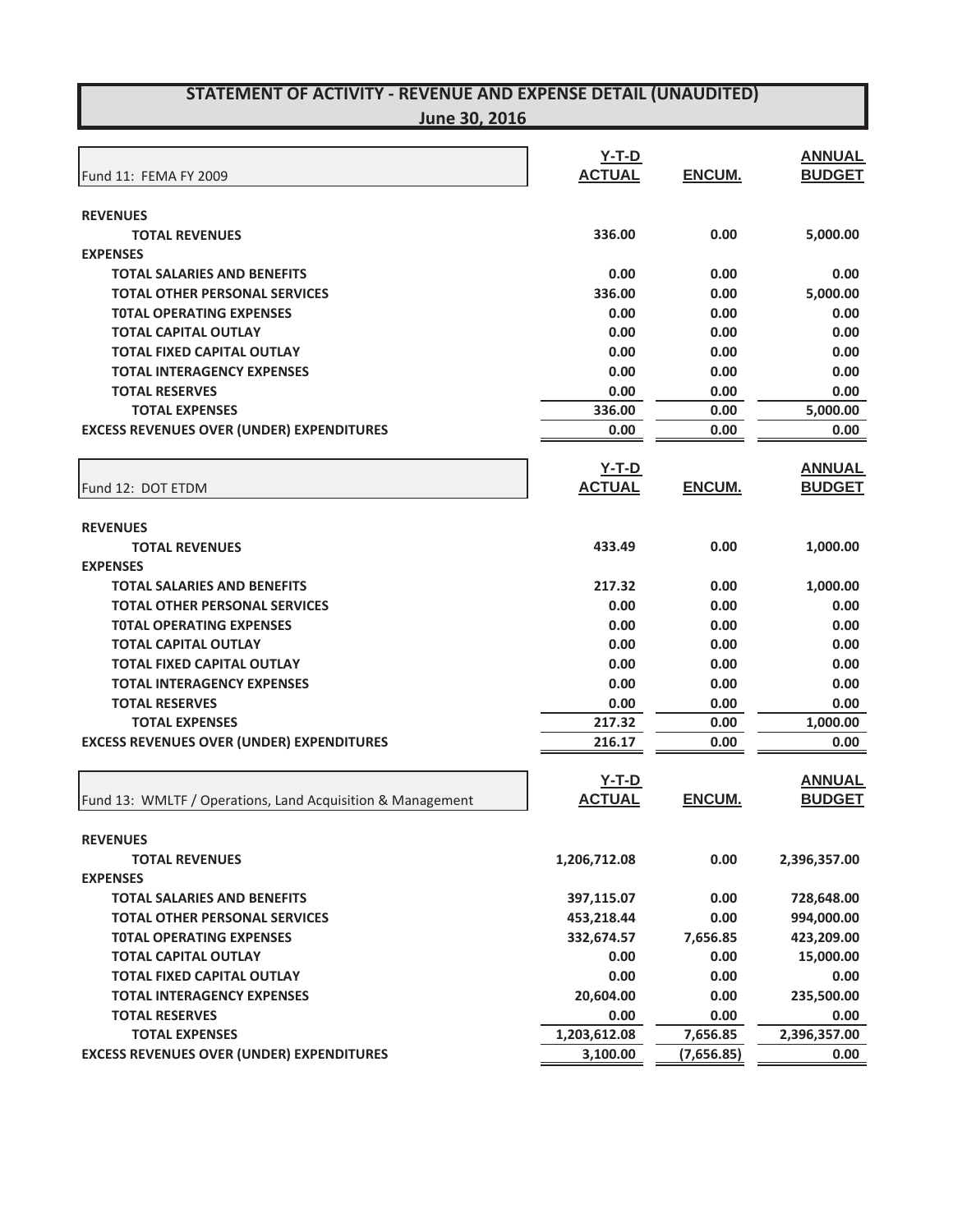#### **June 30, 2016**

|                                                         | $Y-T-D$       |               | <b>ANNUAL</b> |
|---------------------------------------------------------|---------------|---------------|---------------|
| Fund 15: ERP & Wetlands                                 | <b>ACTUAL</b> | ENCUM.        | <b>BUDGET</b> |
|                                                         |               |               |               |
| <b>REVENUES</b>                                         |               |               |               |
| <b>TOTAL REVENUES</b>                                   | 511,577.80    | 0.00          | 766,656.00    |
| <b>EXPENSES</b>                                         |               |               |               |
| <b>TOTAL SALARIES AND BENEFITS</b>                      | 445,425.52    | 0.00          | 564,906.00    |
| <b>TOTAL OTHER PERSONAL SERVICES</b>                    | 41,179.62     | 0.00          | 58,000.00     |
| <b>TOTAL OPERATING EXPENSES</b>                         | 10,187.26     | 0.00          | 49,000.00     |
| <b>TOTAL CAPITAL OUTLAY</b>                             | 74,993.00     | 0.00          | 75,750.00     |
| <b>TOTAL FIXED CAPITAL OUTLAY</b>                       | 0.00          | 0.00          | 0.00          |
| <b>TOTAL INTERAGENCY EXPENSES</b>                       | 18,000.00     | 0.00          | 19,000.00     |
| <b>TOTAL RESERVES</b>                                   | 0.00          | 0.00          | 0.00          |
| <b>TOTAL EXPENSES</b>                                   | 589,785.40    | 0.00          | 766,656.00    |
| <b>EXCESS REVENUES OVER (UNDER) EXPENDITURES</b>        | (78, 207.60)  | 0.00          | 0.00          |
| *Excess to be covered by General Fund District Revenues |               |               |               |
|                                                         | $Y-T-D$       |               | <b>ANNUAL</b> |
| Fund 16: Water Well Permitting                          | <b>ACTUAL</b> | ENCUM.        | <b>BUDGET</b> |
|                                                         |               |               |               |
| <b>REVENUES</b>                                         |               |               |               |
| <b>TOTAL REVENUES</b>                                   | 53,450.08     | 0.00          | 132,402.00    |
| <b>EXPENSES</b>                                         |               |               |               |
| <b>TOTAL SALARIES AND BENEFITS</b>                      | 65,959.17     | 0.00          | 113,402.00    |
| <b>TOTAL OTHER PERSONAL SERVICES</b>                    | 0.00          | 0.00          | 14,500.00     |
| <b>TOTAL OPERATING EXPENSES</b>                         | 955.66        | 0.00          | 4,500.00      |
| <b>TOTAL CAPITAL OUTLAY</b>                             | 0.00          | 0.00          | 0.00          |
| <b>TOTAL FIXED CAPITAL OUTLAY</b>                       | 0.00          | 0.00          | 0.00          |
| <b>TOTAL INTERAGENCY EXPENSES</b>                       | 0.00          | 0.00          | 0.00          |
| <b>TOTAL RESERVES</b>                                   | 0.00          | 0.00          | 0.00          |
| <b>TOTAL EXPENSES</b>                                   | 66,914.83     | 0.00          | 132,402.00    |
| <b>EXCESS REVENUES OVER (UNDER) EXPENDITURES</b>        | (13, 464.75)  | 0.00          | 0.00          |
| *Excess to be covered by General Fund District Revenues |               |               |               |
|                                                         | $Y-T-D$       |               | <b>ANNUAL</b> |
| Fund 17: Water Use Permitting                           | <b>ACTUAL</b> | <b>ENCUM.</b> | <b>BUDGET</b> |
|                                                         |               |               |               |
| <b>REVENUES</b>                                         |               |               |               |
| <b>TOTAL REVENUES</b>                                   | 49,950.00     | 0.00          | 342,558.00    |
| <b>EXPENSES</b>                                         |               |               |               |
| <b>TOTAL SALARIES AND BENEFITS</b>                      | 145,330.01    | 0.00          | 297,808.00    |
| <b>TOTAL OTHER PERSONAL SERVICES</b>                    | 692.25        | 0.00          | 25,500.00     |
| <b>TOTAL OPERATING EXPENSES</b>                         | 5,186.07      | 0.00          | 19,250.00     |
| <b>TOTAL CAPITAL OUTLAY</b>                             | 0.00          | 0.00          | 0.00          |
| <b>TOTAL FIXED CAPITAL OUTLAY</b>                       | 0.00          | 0.00          | 0.00          |
| <b>TOTAL INTERAGENCY EXPENSES</b>                       | 0.00          | 0.00          | 0.00          |
| <b>TOTAL RESERVES</b>                                   | 0.00          | 0.00          | 0.00          |
| <b>TOTAL EXPENSES</b>                                   | 151,208.33    | 0.00          | 342,558.00    |
| <b>EXCESS REVENUES OVER (UNDER) EXPENDITURES</b>        | (101, 258.33) | 0.00          | 0.00          |
| 30221                                                   |               |               |               |

*\*Excess to be covered by General Fund District Revenues*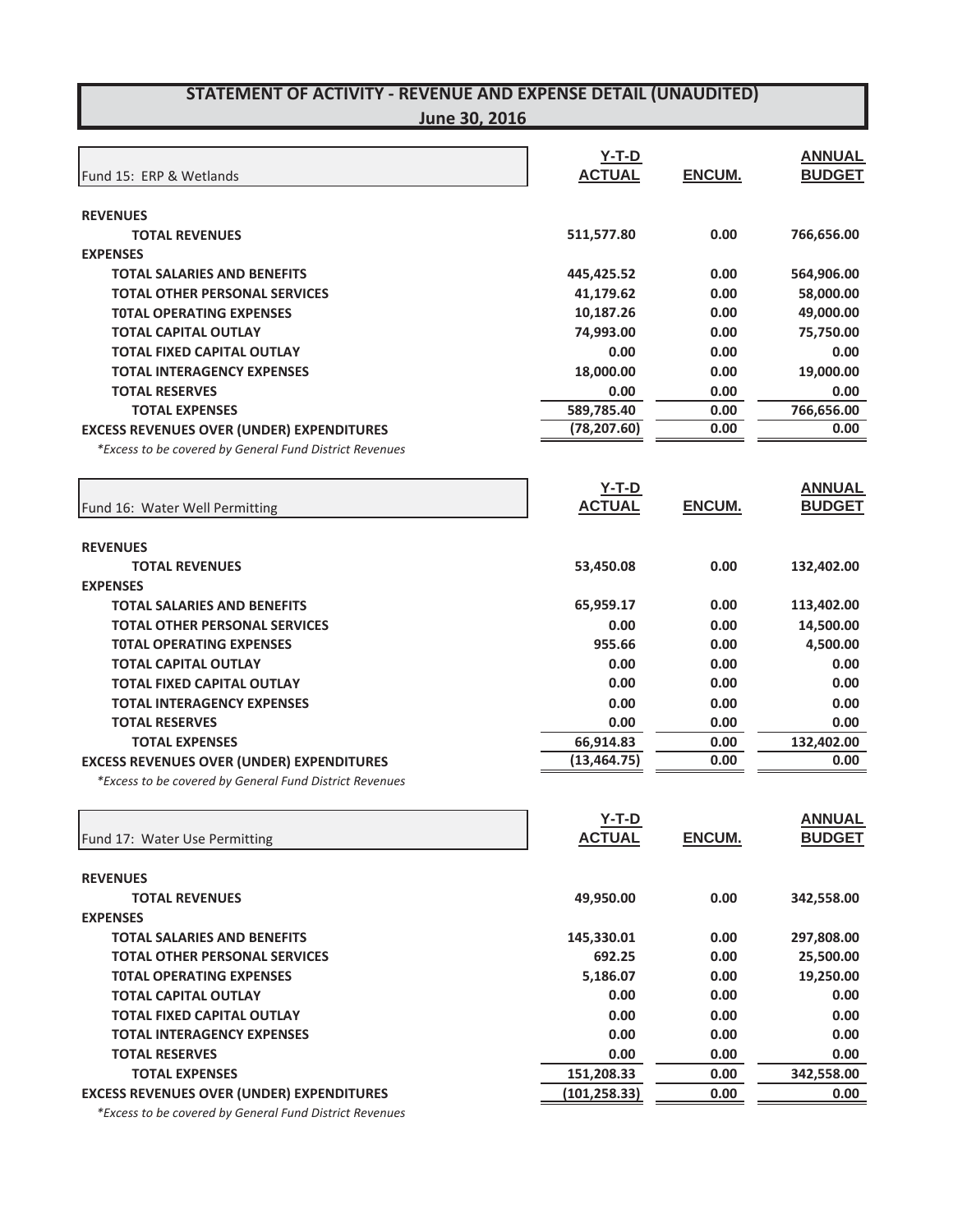|                                                  | $Y-T-D$       |        | <b>ANNUAL</b> |
|--------------------------------------------------|---------------|--------|---------------|
| Fund 19: DOT Mitigation                          | <b>ACTUAL</b> | ENCUM. | <b>BUDGET</b> |
| <b>REVENUES</b>                                  |               |        |               |
| <b>TOTAL REVENUES</b>                            | 3,963,995.08  | 0.00   | 4,070,998.00  |
| <b>EXPENSES</b>                                  |               |        |               |
| <b>TOTAL SALARIES AND BENEFITS</b>               | 10,640.69     | 0.00   | 20,998.00     |
| <b>TOTAL OTHER PERSONAL SERVICES</b>             | 363,309.62    | 0.00   | 1,702,033.00  |
| <b>TOTAL OPERATING EXPENSES</b>                  | 44.00         | 0.00   | 0.00          |
| <b>TOTAL CAPITAL OUTLAY</b>                      | 0.00          | 0.00   | 0.00          |
| <b>TOTAL FIXED CAPITAL OUTLAY</b>                | 2,519,167.00  | 0.00   | 2,347,967.00  |
| <b>TOTAL INTERAGENCY EXPENSES</b>                | 0.00          | 0.00   | 0.00          |
| <b>TOTAL RESERVES</b>                            | 0.00          | 0.00   | 0.00          |
| <b>TOTAL EXPENSES</b>                            | 2,893,161.31  | 0.00   | 4,070,998.00  |
| <b>EXCESS REVENUES OVER (UNDER) EXPENDITURES</b> | 1,070,833.77  | 0.00   | 0.00          |
|                                                  | $Y-T-D$       |        | <b>ANNUAL</b> |
| Fund 29: SRP                                     | <b>ACTUAL</b> | ENCUM. | <b>BUDGET</b> |
|                                                  |               |        |               |
| <b>REVENUES</b><br><b>TOTAL REVENUES</b>         | 43,049.51     | 0.00   | 175,000.00    |
| <b>EXPENSES</b>                                  |               |        |               |
| <b>TOTAL SALARIES AND BENEFITS</b>               | 0.00          | 0.00   | 0.00          |
| <b>TOTAL OTHER PERSONAL SERVICES</b>             | 0.00          | 0.00   | 0.00          |
| <b>TOTAL OPERATING EXPENSES</b>                  | 0.00          | 0.00   | 0.00          |
| <b>TOTAL CAPITAL OUTLAY</b>                      | 0.00          | 0.00   | 0.00          |
| <b>TOTAL FIXED CAPITAL OUTLAY</b>                | 0.00          | 0.00   | 0.00          |
| <b>TOTAL INTERAGENCY EXPENSES</b>                | 39,270.59     | 0.00   | 175,000.00    |
| <b>TOTAL RESERVES</b>                            | 0.00          | 0.00   | 0.00          |
| <b>TOTAL EXPENSES</b>                            | 39,270.59     | 0.00   | 175,000.00    |
| <b>EXCESS REVENUES OVER (UNDER) EXPENDITURES</b> | 3,778.92      | 0.00   | 0.00          |
|                                                  | $Y-T-D$       |        | <b>ANNUAL</b> |
| Fund 33: PCS Mitigation                          | <b>ACTUAL</b> | ENCUM. | <b>BUDGET</b> |
|                                                  |               |        |               |
| <b>REVENUES</b>                                  |               |        |               |
| <b>TOTAL REVENUES</b>                            | 1,131.69      | 0.00   | 0.00          |
| <b>EXPENSES</b>                                  |               |        |               |
| <b>TOTAL SALARIES AND BENEFITS</b>               | 0.00          | 0.00   | 0.00          |
| <b>TOTAL OTHER PERSONAL SERVICES</b>             | 0.00          | 0.00   | 0.00          |
| <b>TOTAL OPERATING EXPENSES</b>                  | 0.00          | 0.00   | 0.00          |
| <b>TOTAL CAPITAL OUTLAY</b>                      | 0.00          | 0.00   | 0.00          |
| <b>TOTAL FIXED CAPITAL OUTLAY</b>                | 0.00          | 0.00   | 0.00          |
| <b>TOTAL INTERAGENCY EXPENSES</b>                | 0.00          | 0.00   | 0.00          |
| <b>TOTAL RESERVES</b>                            | 0.00          | 0.00   | 0.00          |
| <b>TOTAL EXPENSES</b>                            | 0.00          | 0.00   | 0.00          |
| <b>EXCESS REVENUES OVER (UNDER) EXPENDITURES</b> | 1,131.69      | 0.00   | 0.00          |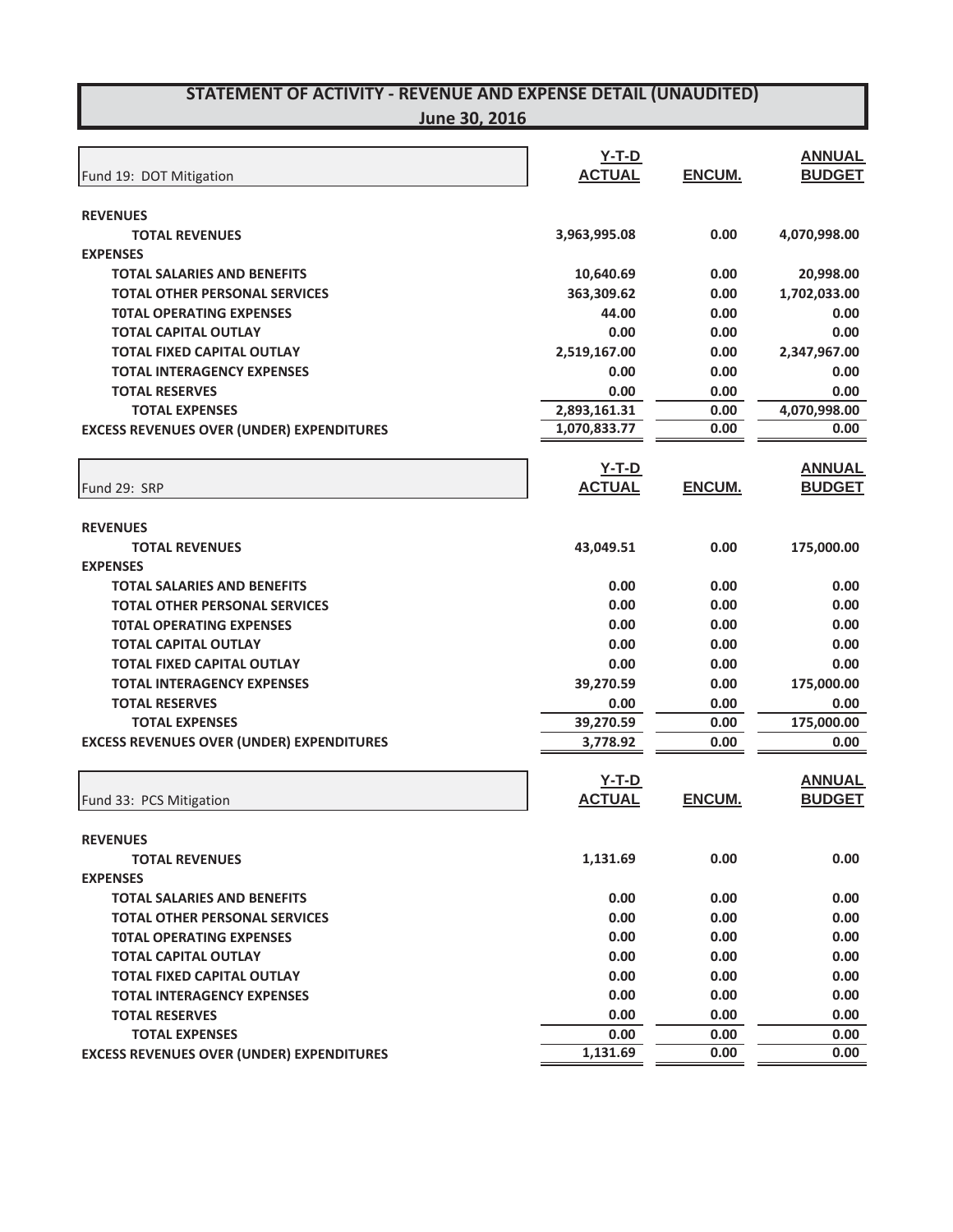**June 30, 2016**

|                                                  | <b>Y-T-D</b>  |              | <b>ANNUAL</b> |
|--------------------------------------------------|---------------|--------------|---------------|
| Fund 45: FEMA FY 2010                            | <b>ACTUAL</b> | ENCUM.       | <b>BUDGET</b> |
|                                                  |               |              |               |
| <b>REVENUES</b>                                  |               |              |               |
| <b>TOTAL REVENUES</b>                            | 9,705.00      | 0.00         | 5,000.00      |
| <b>EXPENSES</b>                                  |               |              |               |
| <b>TOTAL SALARIES AND BENEFITS</b>               | 0.00          | 0.00         | 0.00          |
| <b>TOTAL OTHER PERSONAL SERVICES</b>             | 9,705.00      | 0.00         | 5,000.00      |
| <b>TOTAL OPERATING EXPENSES</b>                  | 0.00          | 0.00         | 0.00          |
| <b>TOTAL CAPITAL OUTLAY</b>                      | 0.00          | 0.00         | 0.00          |
| <b>TOTAL FIXED CAPITAL OUTLAY</b>                | 0.00          | 0.00         | 0.00          |
| <b>TOTAL INTERAGENCY EXPENSES</b>                | 0.00          | 0.00         | 0.00          |
| <b>TOTAL RESERVES</b>                            | 0.00          | 0.00         | 0.00          |
| <b>TOTAL EXPENSES</b>                            | 9,705.00      | 0.00         | 5,000.00      |
| <b>EXCESS REVENUES OVER (UNDER) EXPENDITURES</b> | 0.00          | 0.00         | 0.00          |
|                                                  | $Y-T-D$       |              | <b>ANNUAL</b> |
| Fund 48: FEMA FY 2011                            | <b>ACTUAL</b> | ENCUM.       | <b>BUDGET</b> |
|                                                  |               |              |               |
| <b>REVENUES</b>                                  |               |              |               |
| <b>TOTAL REVENUES</b>                            | 145,217.50    | 0.00         | 250,000.00    |
| <b>EXPENSES</b>                                  |               |              |               |
| <b>TOTAL SALARIES AND BENEFITS</b>               | 0.00          | 0.00         | 0.00          |
| <b>TOTAL OTHER PERSONAL SERVICES</b>             | 145,217.50    | 0.00         | 250,000.00    |
| <b>TOTAL OPERATING EXPENSES</b>                  | 0.00          | 0.00         | 0.00          |
| <b>TOTAL CAPITAL OUTLAY</b>                      | 0.00          | 0.00         | 0.00          |
| <b>TOTAL FIXED CAPITAL OUTLAY</b>                | 0.00          | 0.00         | 0.00          |
| <b>TOTAL INTERAGENCY EXPENSES</b>                | 0.00          | 0.00         | 0.00          |
| <b>TOTAL RESERVES</b>                            | 0.00          | 0.00         | 0.00          |
| <b>TOTAL EXPENSES</b>                            | 145,217.50    | 0.00         | 250,000.00    |
| <b>EXCESS REVENUES OVER (UNDER) EXPENDITURES</b> | 0.00          | 0.00         | 0.00          |
|                                                  |               |              |               |
|                                                  | $Y-T-D$       |              | <b>ANNUAL</b> |
| Fund 51: District Ag Cost Share                  | <b>ACTUAL</b> | ENCUM.       | <b>BUDGET</b> |
| <b>REVENUES</b>                                  |               |              |               |
| <b>TOTAL REVENUES</b>                            | 1,311,843.74  | 0.00         | 1,340,000.00  |
| <b>EXPENSES</b>                                  |               |              |               |
| <b>TOTAL SALARIES AND BENEFITS</b>               | 0.00          | 0.00         | 0.00          |
| <b>TOTAL OTHER PERSONAL SERVICES</b>             | 28,025.27     | 0.00         | 1,300,000.00  |
| <b>TOTAL OPERATING EXPENSES</b>                  | 0.00          | 0.00         | 0.00          |
| <b>TOTAL CAPITAL OUTLAY</b>                      | 0.00          | 0.00         | 0.00          |
| <b>TOTAL FIXED CAPITAL OUTLAY</b>                | 0.00          | 0.00         | 0.00          |
| <b>TOTAL INTERAGENCY EXPENSES</b>                | 0.00          | 0.00         | 40,000.00     |
| <b>TOTAL RESERVES</b>                            | 0.00          |              | 0.00          |
| <b>TOTAL EXPENSES</b>                            | 28,025.27     | 0.00<br>0.00 | 1,340,000.00  |
|                                                  |               |              |               |
| <b>EXCESS REVENUES OVER (UNDER) EXPENDITURES</b> | 1,283,818.47  | 0.00         | 0.00          |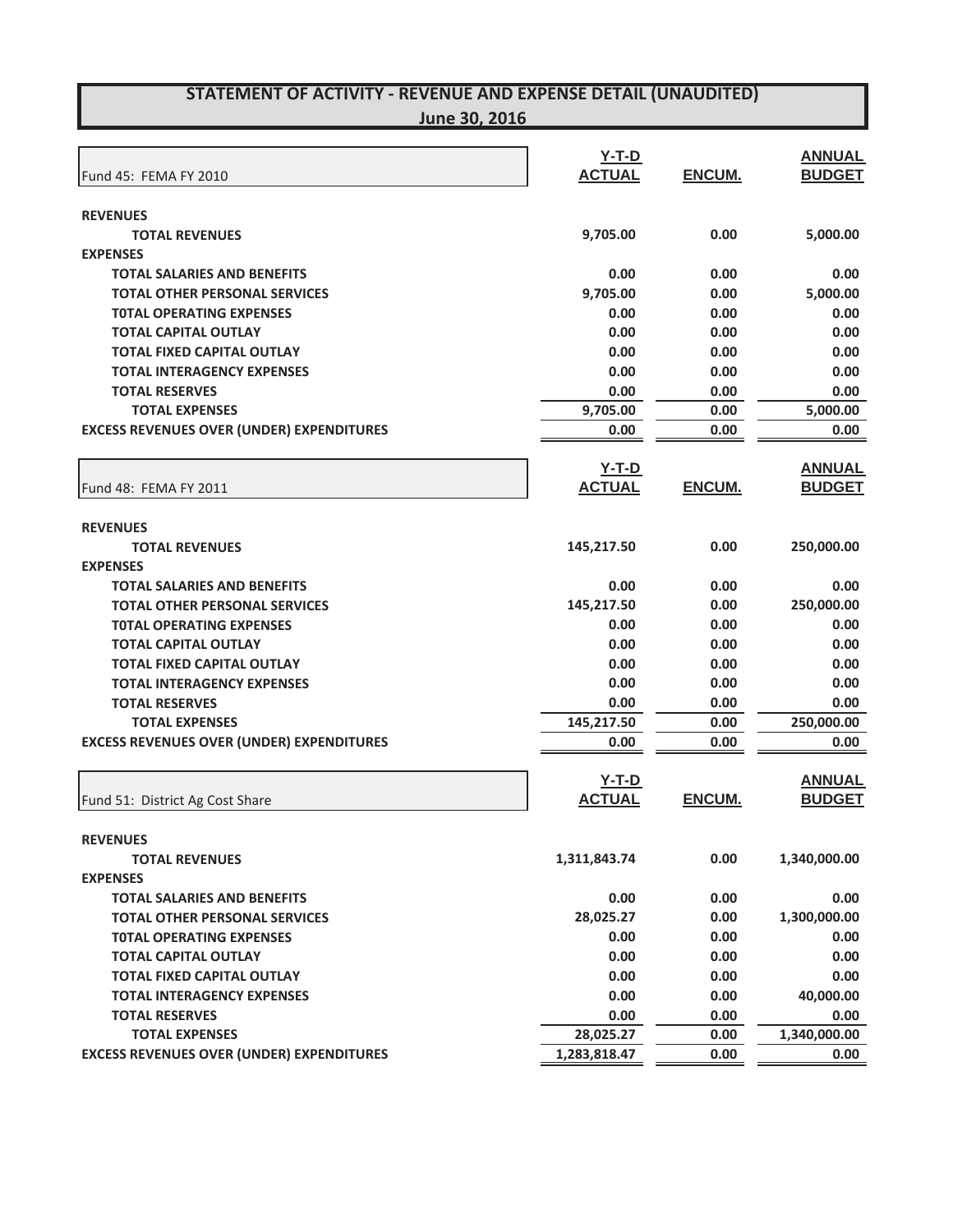| Fund 52: DACS                                    | $Y-T-D$<br><b>ACTUAL</b> | ENCUM.        | <b>ANNUAL</b><br><b>BUDGET</b> |
|--------------------------------------------------|--------------------------|---------------|--------------------------------|
|                                                  |                          |               |                                |
| <b>REVENUES</b>                                  |                          |               |                                |
| <b>TOTAL REVENUES</b>                            | 0.00                     | 0.00          | 250,000.00                     |
| <b>EXPENSES</b>                                  |                          |               |                                |
| <b>TOTAL SALARIES AND BENEFITS</b>               | 0.00                     | 0.00          | 0.00                           |
| <b>TOTAL OTHER PERSONAL SERVICES</b>             | 0.00                     | 0.00          | 250,000.00                     |
| <b>TOTAL OPERATING EXPENSES</b>                  | 0.00                     | 0.00          | 0.00                           |
| <b>TOTAL CAPITAL OUTLAY</b>                      | 0.00                     | 0.00          | 0.00                           |
| <b>TOTAL FIXED CAPITAL OUTLAY</b>                | 0.00                     | 0.00          | 0.00                           |
| <b>TOTAL INTERAGENCY EXPENSES</b>                | 0.00                     | 0.00          | 0.00                           |
| <b>TOTAL RESERVES</b>                            | 0.00                     | 0.00          | 0.00                           |
| <b>TOTAL EXPENSES</b>                            | 0.00                     | 0.00          | 250,000.00                     |
| <b>EXCESS REVENUES OVER (UNDER) EXPENDITURES</b> | 0.00                     | 0.00          | 0.00                           |
|                                                  | $Y-T-D$                  |               | <b>ANNUAL</b>                  |
| Fund 53: District River Cost Share               | <b>ACTUAL</b>            | ENCUM.        | <b>BUDGET</b>                  |
|                                                  |                          |               |                                |
| <b>REVENUES</b>                                  |                          |               |                                |
| <b>TOTAL REVENUES</b>                            | 2,022,913.68             | 0.00          | 2,007,500.00                   |
| <b>EXPENSES</b>                                  |                          |               |                                |
| <b>TOTAL SALARIES AND BENEFITS</b>               | 0.00                     | 0.00          | 0.00                           |
| <b>TOTAL OTHER PERSONAL SERVICES</b>             | 15,951.64                | 0.00          | 0.00                           |
| <b>TOTAL OPERATING EXPENSES</b>                  | 14.99                    | 0.00          | 0.00                           |
| <b>TOTAL CAPITAL OUTLAY</b>                      | 0.00                     | 0.00          | 0.00                           |
| <b>TOTAL FIXED CAPITAL OUTLAY</b>                | 0.00                     | 0.00          | 0.00                           |
| <b>TOTAL INTERAGENCY EXPENSES</b>                | 427,882.86               | 0.00          | 2,007,500.00                   |
| <b>TOTAL RESERVES</b>                            | 0.00                     | 0.00          | 0.00                           |
| <b>TOTAL EXPENSES</b>                            | 443,849.49               | 0.00          | 2,007,500.00                   |
| <b>EXCESS REVENUES OVER (UNDER) EXPENDITURES</b> | 1,579,064.19             | 0.00          | 0.00                           |
|                                                  | $Y-T-D$                  |               | <b>ANNUAL</b>                  |
| Fund 54: FEMA FY 2012                            | <b>ACTUAL</b>            | <b>ENCUM.</b> | <b>BUDGET</b>                  |
|                                                  |                          |               |                                |
| <b>REVENUES</b>                                  |                          |               |                                |
| <b>TOTAL REVENUES</b>                            | 384,720.34               | 0.00          | 150,000.00                     |
| <b>EXPENSES</b>                                  |                          |               |                                |
| <b>TOTAL SALARIES AND BENEFITS</b>               | 0.00                     | 0.00          | 0.00                           |
| <b>TOTAL OTHER PERSONAL SERVICES</b>             | 384,720.34               | 0.00          | 150,000.00                     |
| <b>TOTAL OPERATING EXPENSES</b>                  | 0.00                     | 0.00          | 0.00                           |
| <b>TOTAL CAPITAL OUTLAY</b>                      | 0.00                     | 0.00          | 0.00                           |
| <b>TOTAL FIXED CAPITAL OUTLAY</b>                | 0.00                     | 0.00          | 0.00                           |
| <b>TOTAL INTERAGENCY EXPENSES</b>                | 0.00                     | 0.00          | 0.00                           |
| <b>TOTAL RESERVES</b>                            | 0.00                     | 0.00          | 0.00                           |
| <b>TOTAL EXPENSES</b>                            | 384,720.34               | 0.00          | 150,000.00                     |
| <b>EXCESS REVENUES OVER (UNDER) EXPENDITURES</b> | 0.00                     | 0.00          | 0.00                           |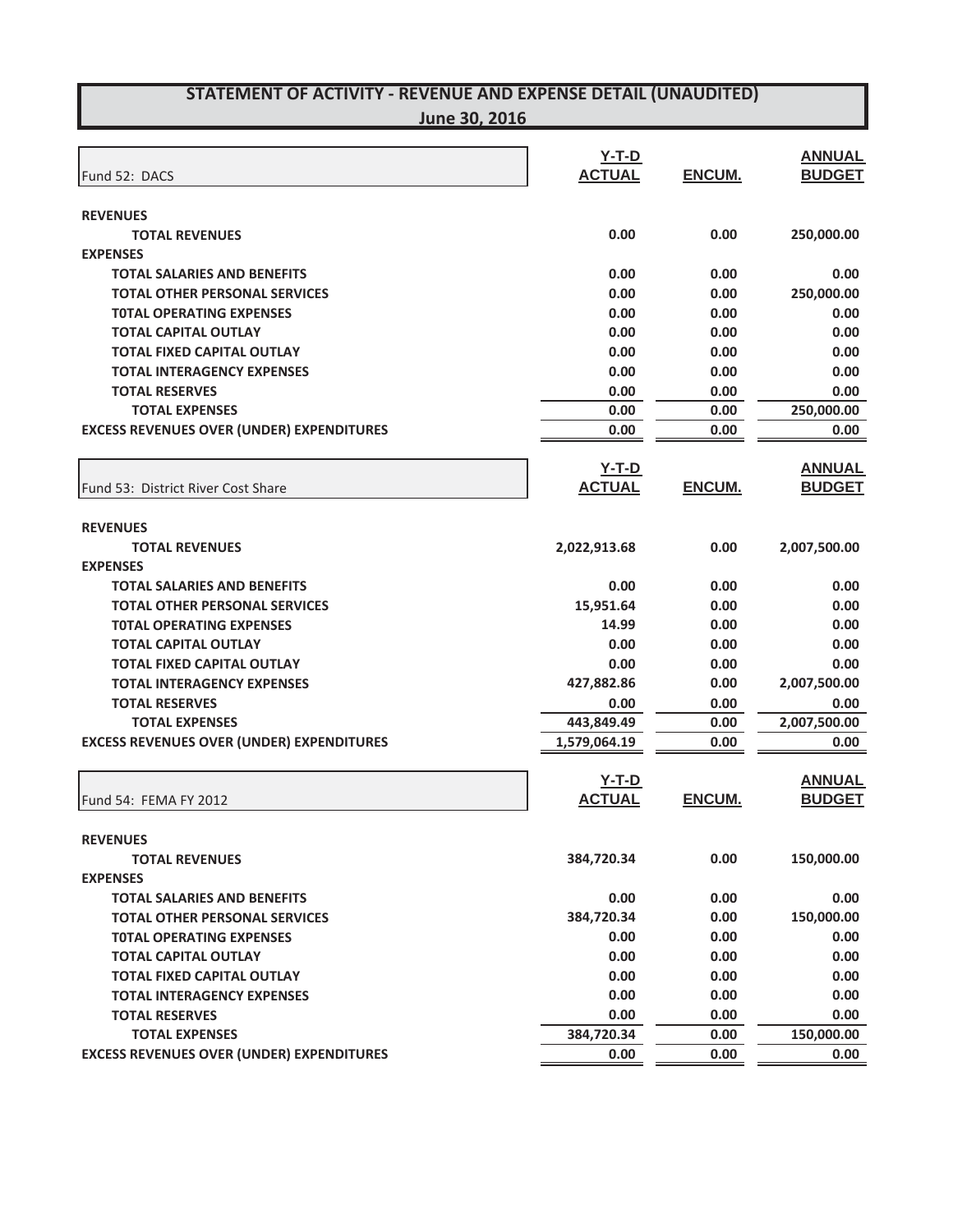| Fund 55: FEMA FY 2013                            | $Y-T-D$<br><b>ACTUAL</b> | ENCUM.        | <b>ANNUAL</b><br><b>BUDGET</b> |
|--------------------------------------------------|--------------------------|---------------|--------------------------------|
| <b>REVENUES</b>                                  |                          |               |                                |
| <b>TOTAL REVENUES</b>                            | 73,068.50                | 0.00          | 150,000.00                     |
| <b>EXPENSES</b>                                  |                          |               |                                |
| <b>TOTAL SALARIES AND BENEFITS</b>               | 0.00                     | 0.00          | 0.00                           |
| <b>TOTAL OTHER PERSONAL SERVICES</b>             | 73,068.50                | 0.00          | 150,000.00                     |
| <b>TOTAL OPERATING EXPENSES</b>                  | 0.00                     | 0.00          | 0.00                           |
| <b>TOTAL CAPITAL OUTLAY</b>                      | 0.00                     | 0.00          | 0.00                           |
| <b>TOTAL FIXED CAPITAL OUTLAY</b>                | 0.00                     | 0.00          | 0.00                           |
| <b>TOTAL INTERAGENCY EXPENSES</b>                | 0.00                     | 0.00          | 0.00                           |
| <b>TOTAL RESERVES</b>                            | 0.00                     | 0.00          | 0.00                           |
| <b>TOTAL EXPENSES</b>                            | 73,068.50                | 0.00          | 150,000.00                     |
| <b>EXCESS REVENUES OVER (UNDER) EXPENDITURES</b> | 0.00                     | 0.00          | 0.00                           |
|                                                  | $Y-T-D$                  |               | <b>ANNUAL</b>                  |
| Fund 56: FEMA Grants                             | <b>ACTUAL</b>            | <b>ENCUM.</b> | <b>BUDGET</b>                  |
| <b>REVENUES</b>                                  |                          |               |                                |
| <b>TOTAL REVENUES</b>                            | 0.00                     | 0.00          | 450,000.00                     |
| <b>EXPENSES</b>                                  |                          |               |                                |
|                                                  |                          |               |                                |
| <b>TOTAL SALARIES AND BENEFITS</b>               | 0.00                     | 0.00          | 0.00                           |
| <b>TOTAL OTHER PERSONAL SERVICES</b>             | 0.00                     | 0.00          |                                |
| <b>TOTAL OPERATING EXPENSES</b>                  | 0.00                     | 0.00          | 450,000.00<br>0.00             |
| <b>TOTAL CAPITAL OUTLAY</b>                      | 0.00                     | 0.00          | 0.00                           |
| <b>TOTAL FIXED CAPITAL OUTLAY</b>                | 0.00                     | 0.00          | 0.00                           |
| <b>TOTAL INTERAGENCY EXPENSES</b>                | 0.00                     | 0.00          | 0.00                           |
| <b>TOTAL RESERVES</b>                            | 0.00                     | 0.00          | 0.00                           |
| <b>TOTAL EXPENSES</b>                            | 0.00                     | 0.00          | 450,000.00                     |